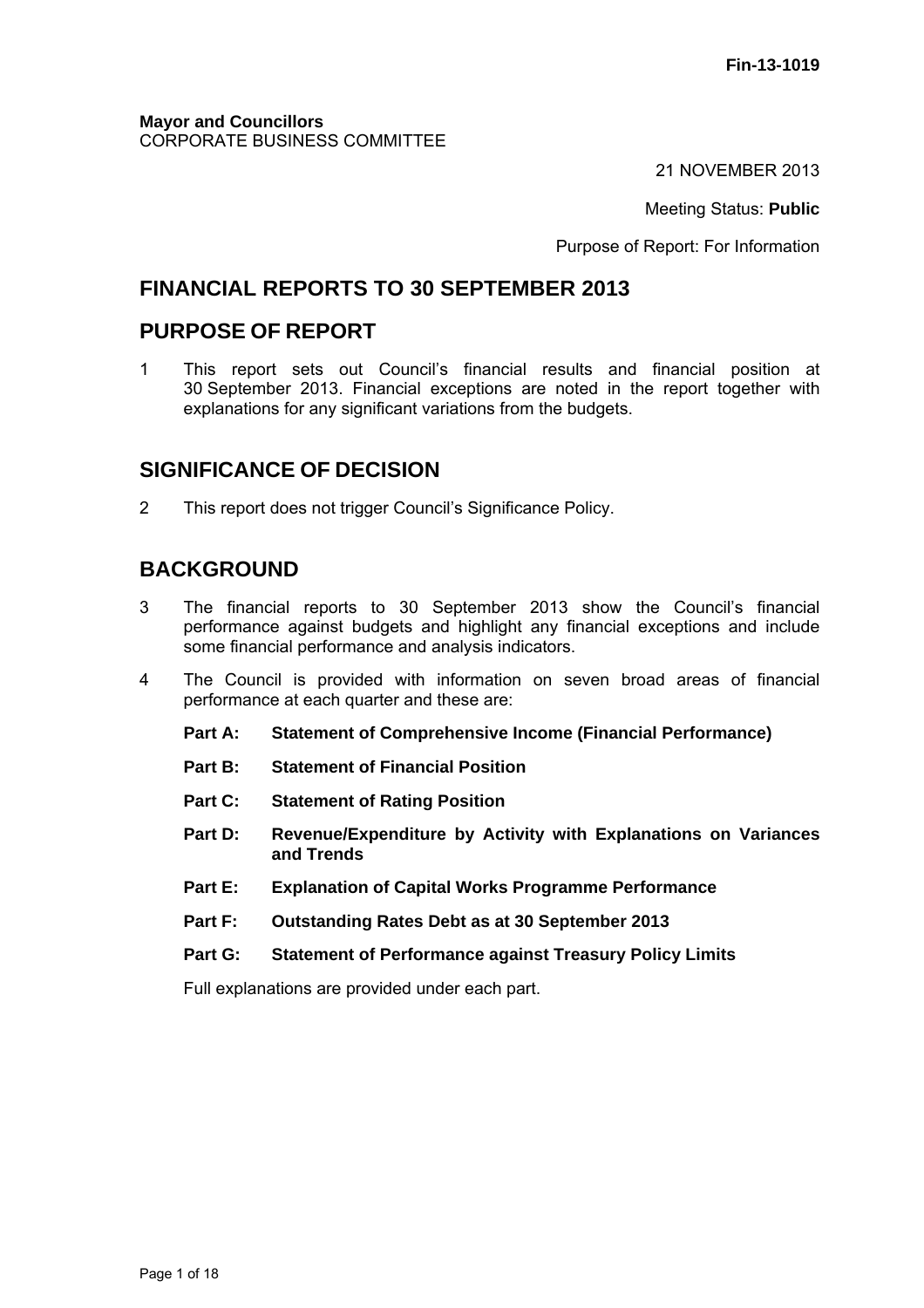## **Part A: Statement of Comprehensive Income (Financial Performance)**

5 The Statement of Comprehensive Income covers all of Council's revenue and expenditure from all funding sources not just rates funding. The net position of revenue less expenditure provides the operating surplus or deficit. In addition to the operating revenue, there are other comprehensive income items such as the revaluation increase on the value of Council's infrastructural assets. Table 1 summarises Council's Statement of Comprehensive Income as at 30 September 2013. Explanations of key components and variances follow.

| 2012/13       |                                         | 30/9/2013     | 2013/14       |
|---------------|-----------------------------------------|---------------|---------------|
| <b>Actual</b> |                                         | <b>Actual</b> | <b>Budget</b> |
| \$000         |                                         | \$000         | \$000         |
|               | <b>Operating Revenue</b>                |               |               |
| 9,345         | <b>General Rates</b>                    | 2,601         | 10,334        |
| 32,064        | Targeted Rates (Excluding Water)        | 8,329         | 32,481        |
| 7,115         | <b>Targeted Water Rates</b>             | 1,966         | 7,612         |
| 12,709        | <b>Other Revenue</b>                    | 1,900         | 9,527         |
| 1,344         | Other Revenue - Capital Subsidy NZTA    |               | 1,526         |
| 2,032         | <b>Development Contributions</b>        | 200           | 1,299         |
| 1,189         | <b>Trust Fund Revenue (Aquatic)</b>     |               | 125           |
| 482           | <b>Vested Assets</b>                    |               | 1,082         |
| 66,280        | <b>Total Operating Revenue</b>          | 14,996        | 63,986        |
|               | <b>Operating Expenditure</b>            |               |               |
| 22,762        | <b>Other Expenditure</b>                | 4,273         | 23,203        |
| 18,118        | Payments to Employees                   | 5,106         | 20,559        |
| 6,323         | <b>Finance Costs</b>                    | 1,723         | 8,696         |
| 13,847        | Depreciation/Amortisation               | 3,564         | 14,150        |
| 61,050        | <b>Total Operating Expenditure</b>      | 14,666        | 66,608        |
|               |                                         |               |               |
| 5,230         | Net Surplus / (Deficit)*                | 330           | (2,622)       |
|               | <b>Other Comprehensive Income</b>       |               |               |
| (13, 625)     | <b>Revaluation of Assets</b>            |               | 60,831        |
| (13, 625)     | <b>Total Other Comprehensive Income</b> |               | 60,831        |
| (8, 395)      | <b>Total Comprehensive Income</b>       | 330           | 58,209        |
|               |                                         |               |               |

#### **Table 1: Statement of Comprehensive Income**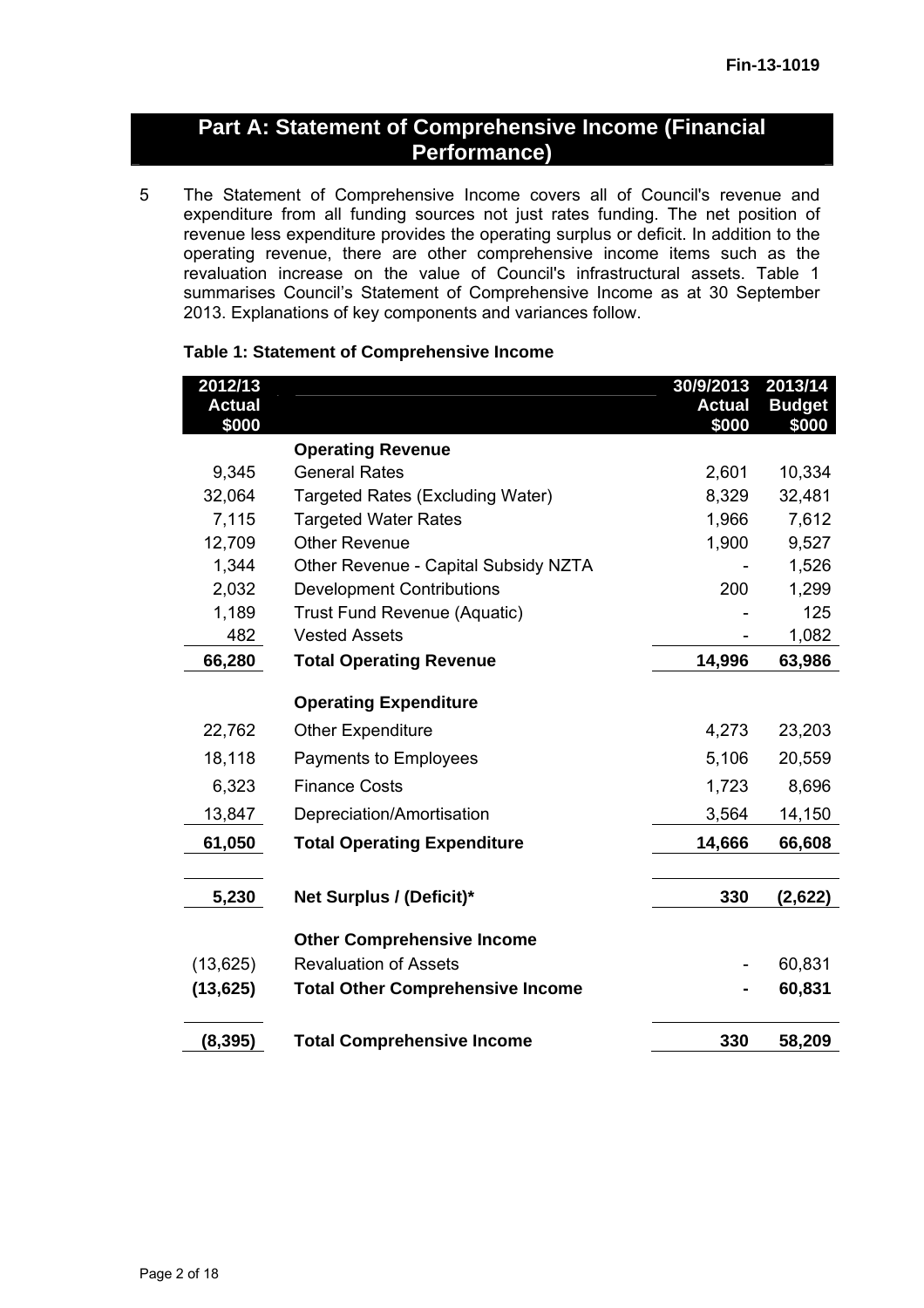#### **Operating Revenue**

- 6 This consists of the following components:
	- Rates Revenue
		- Other Revenue (key components):
			- Fees and Charges
			- **Financial Contributions/Development Contributions**
			- Vested Assets
			- New Zealand Transport Agency Revenue

#### **Rates Revenue**

- 7 The rates revenue is the total Council rates levied of \$13.022 million less Council's rates on its own properties to give a net rates revenue of \$12.896 million.
- 8 The rates levied in the first three months reflect 25% of the total annual rates and also includes rates penalties which are in addition to the total rates levied.

#### **Other Revenue**

9 The key component of Other Revenue is fees and charges.

#### Fees and Charges

10 Overall fees and charges are below the budget due to low levels of NZTA subsidies claimed in the first quarter. This reflects a lower spend in the roading area.

#### Financial Contributions/Development Contributions

- 11 Financial Contributions are levied under the Resource Management Act and cover Reserves Contributions levied on developers at the time of subdivision in accordance with Council's Development Contributions Policy in the Long Term Plan.
- 12 Development Contributions are levied under the Local Government Act 2002 and cover all key activities except Parks and Open Space and are levied on developers at the time of subdivision in accordance with Council's Development Contributions Policy in the Long Term Plan.
- 13 Accounting Standards require that Development Contributions and Financial Contributions are not recognised as revenue until they are utilised to fund capital works. The reason for this is that until the contributions are spent on the capital works for which they are collected they are required to be recognised as a current liability. As the Contributions are spent on capital works they are recognised as revenue.

#### Vested Assets

These are the roading, water, wastewater and stormwater assets that are vested in Council at the time of subdivision. For the first three months there were no assets vested in Council by Developers. These are non-cash assets but the value of these vested assets needs to be recognised as revenue in the Statement of Comprehensive Income.

#### NZTA Capital Funding

15 Low levels of subsidised roading expenditure generally occur in the first quarter which results in lower levels of subsidy being claimed.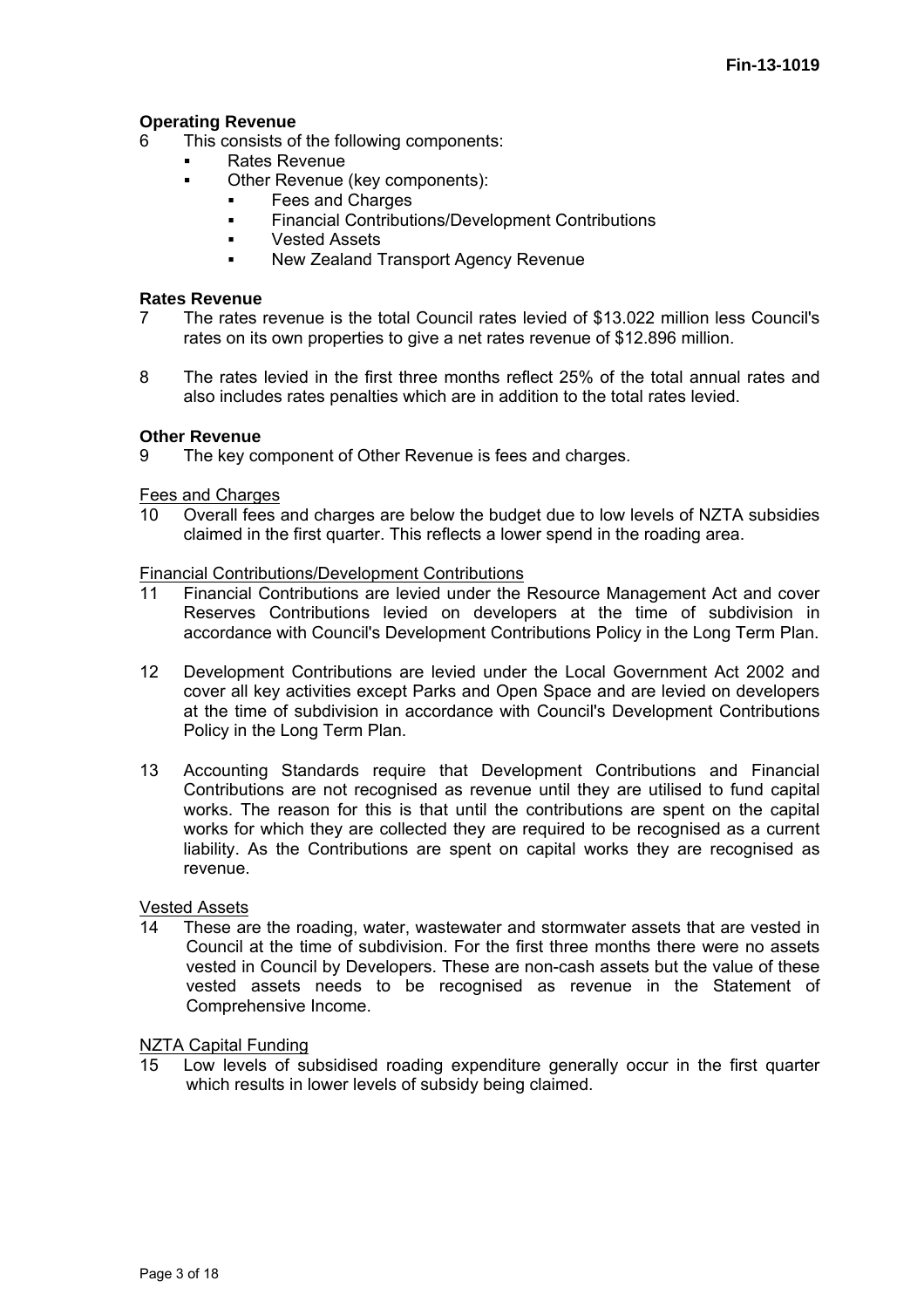#### **Explanation of Operating Expenditure**

16 Total Operating Expenditure consists of operating costs, depreciation and finance costs. Overall Operating Expenditure is below the budget for the first three months. Variances in operating costs and finance costs are summarised briefly below.

#### **Operating Costs**

17 Operating costs both direct and indirect are below the budget for the first three months. This is due to lower operating costs as at 30 September 2013 across a number of activities which are explained in Part D.

#### **Finance Costs**

18 Council's finance costs or debt servicing costs are below budget for the first three months. This reflects the lower average interest rates achieved for existing debt through the management of Council's interest rate swaps. It also reflects lower capital spend against budget in the first three months of the year. See Part E for a full explanation.

#### **Operating Net Surplus**

19 Total operating revenue is below the budgeted revenue for the first three months, although operating expenditure is even lower than the budget for the same period, resulting in an operating surplus of \$0.330 million as at 30 September 2013 which is above budget.

#### **Revaluation of Assets**

20 This adjustment occurs every three years with the revaluation of all of Council's assets. This occurred last as at 30 June 2011 and will occur at the end of the current financial year.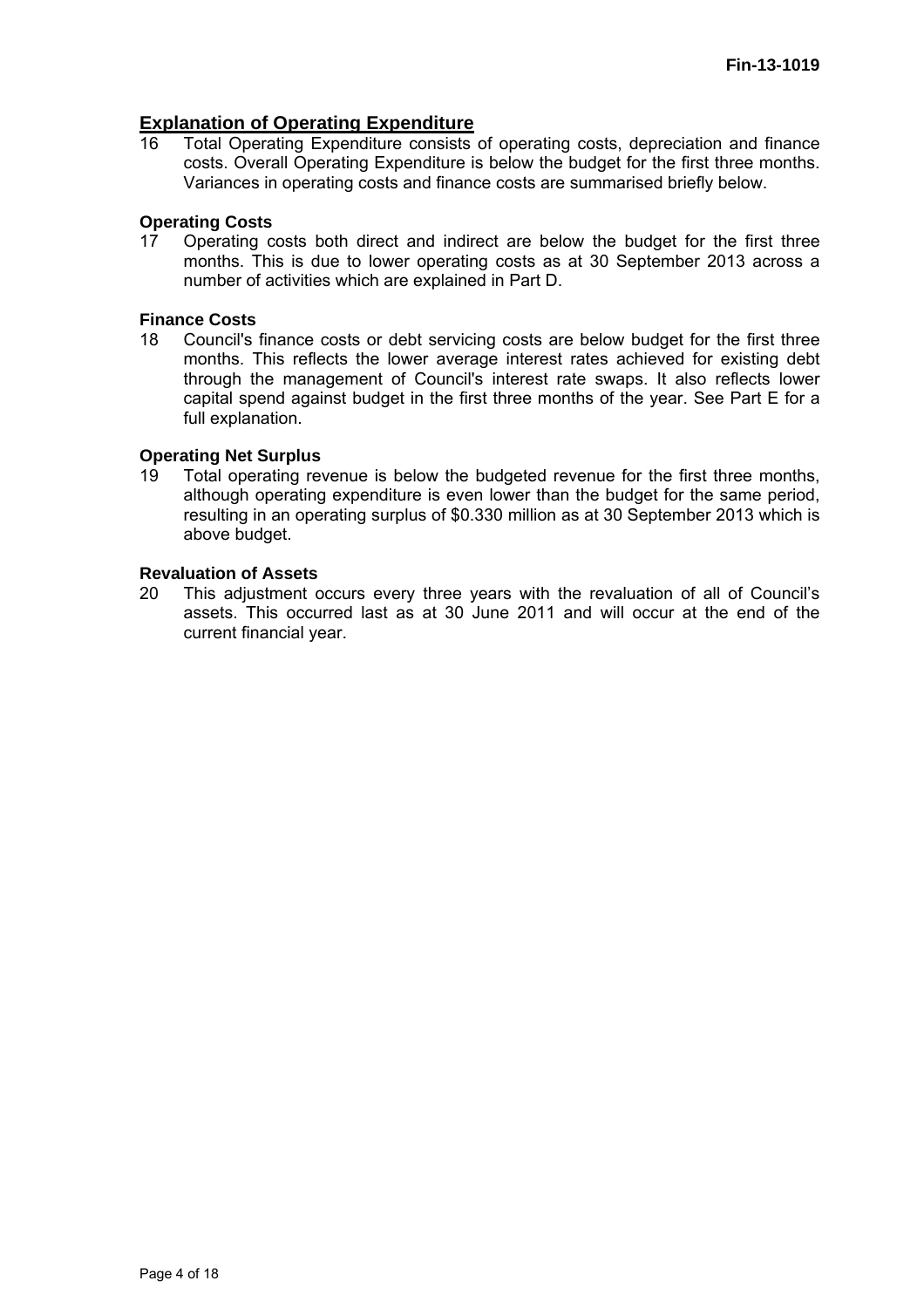# **Part B: Statement of Financial Position as at 30 September 2013**

21 The Statement of Financial Position as at 30 September 2013 is set out in Table 2, followed by an overview of the key components.

#### **Table 2: Statement of Financial Position**

| 2012/13<br><b>Actual</b> |                                         | 30/9/2013 2013/14<br><b>Actual</b> | <b>Budget</b> |
|--------------------------|-----------------------------------------|------------------------------------|---------------|
| \$000                    |                                         | \$000                              | \$000         |
|                          | <b>Current Assets</b>                   |                                    |               |
| 5,939                    | Cash and Cash Equivalents               | 5,798                              | 2,154         |
| 5,882                    | <b>Trade and Other Receivables</b>      | 4,120                              | 6,147         |
| 92                       | Inventories                             | 33                                 | 139           |
| 39                       | <b>Derivative Financial Instruments</b> | 39                                 | 2             |
| 24                       | Loan Receivables                        | 24                                 |               |
| 3,650                    | Non-Current Assets Held for Sale        | 3,650                              |               |
| 15,626                   | <b>Total Current Assets</b>             | 13,664                             | 8,442         |
|                          | <b>Non-Current Assets</b>               |                                    |               |
| 858,754                  | Property, Plant and Equipment           | 858,456                            | 950,518       |
| 525                      | <b>Forestry Assets</b>                  | 525                                | 268           |
| 431                      | <b>Intangible Assets</b>                | 385                                | 350           |
| 232                      | <b>Derivative Financial Instruments</b> | 232                                | 228           |
| 1,766                    | <b>Other Financial Assets</b>           | 1,766                              |               |
| 220                      | Loan Receivables                        | 239                                |               |
| 861,928                  | <b>Total Non-Current Assets</b>         | 861,603                            | 951,364       |
| 877,554                  | <b>Total Assets</b>                     | 875,267                            | 959,806       |
|                          | <b>Liabilities and Public Equity</b>    |                                    |               |
|                          | <b>Current Liabilities</b>              |                                    |               |
| 14,693                   | Trade and Other Payables                | 7,219                              | 15,897        |
| 1,809                    | <b>Employee Benefit Liabilities</b>     | 1,516                              | 1,643         |
| 996                      | Deposits                                | 1,015                              | 1,218         |
| 1,342                    | <b>Derivative Financial Instruments</b> | 1,342                              | 1,668         |
| 10,077                   | <b>Public Debt</b>                      | 15,208                             | 20,059        |
| 1,463                    | <b>Development Contributions</b>        | 1,463                              | 1,615         |
| 30,380                   | <b>Total Current Liabilities</b>        | 27,763                             | 42,100        |
|                          | <b>Long Term Liabilities</b>            |                                    |               |
| 115,147                  | <b>Public Debt</b>                      | 115,147                            | 129,118       |
| 5,147                    | <b>Derivative Financial Instruments</b> | 5,147                              | 8,716         |
| 187                      | <b>Employee Benefit Liabilities</b>     | 187                                | 460           |
| 563                      | Provisions                              | 563                                | 39            |
| 121,044                  | <b>Total Long Term Liabilities</b>      | 121,044                            | 138,333       |
| 151,424                  | <b>Total Liabilities</b>                | 148,807                            | 180,433       |
|                          |                                         |                                    |               |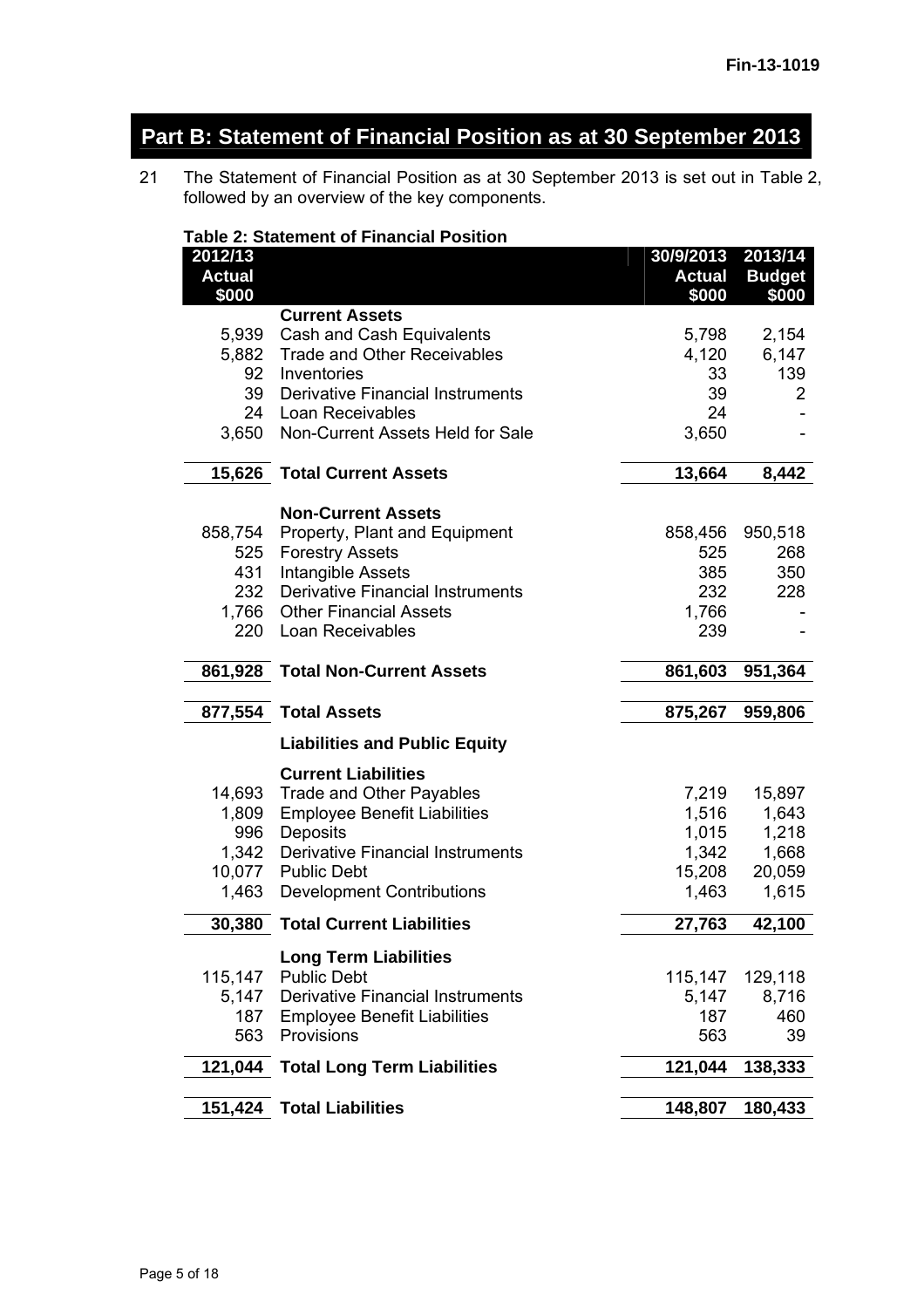| 2012/13<br><b>Actual</b><br>\$000 |                                     | 30/9/2013 2013/14<br><b>Actual</b><br>\$000 | <b>Budget</b><br>\$000 |
|-----------------------------------|-------------------------------------|---------------------------------------------|------------------------|
|                                   | <b>Public Equity</b>                |                                             |                        |
| 577,171                           | <b>Retained Earnings</b>            | 577,501                                     | 557,299                |
| 145,713                           | <b>Revaluation Reserve</b>          | 145,713                                     | 220,169                |
| 3.246                             | Reserves & Special Funds            | 3,246                                       | 1,905                  |
| 726,130                           | <b>Total Public Equity</b>          | 726,460                                     | 779,373                |
| 877,554                           | <b>Total Liabilities and Equity</b> | 875,267                                     | 959,806                |

#### **Explanation of Table 2**

22 The budgets for the 2013/14 year are the budgets for the end-of-year position i.e. as at 30 June 2014. These budgets were established as part of the 2013/14 Annual Plan process and set on 27 June 2013. The budgets were set twelve months in advance projecting the Council's financial position as at 30 June 2014. It is more realistic to compare Council's financial position as at 30 September 2013 with the position as at 30 June 2013, as it reflects three months of financial activity since 30 June 2013.

#### **Current Assets**

23 The lower level of current assets since 30 June 2013 occurs due to the decrease in cash and trade receivables as at 30 September 2013 compared to 30 June 2013. The decrease reflects that Council had not fully borrowed for the capital expenditure for the first three months. This was covered by working capital and credit facilities.

#### **Non-Current Assets**

24 Council's Property Plant and Equipment Assets are Council's infrastructural assets of Roading, Water, Wastewater and Stormwater, Land and Buildings, Parks and Reserves, Improvements and Community Facilities. The lower value of Council's assets as at 30 September 2013 compared to 30 June 2013 reflects three months of capital expenditure less depreciation of Council's Assets.

#### **Current Liabilities**

25 The lower level of current liabilities since 30 June 2013 reflects the lower level of trade payables as at 30 September 2013. As at 30 September 2013 further \$5.0 million of debt had been raised to fund the capital expenditure incurred up until 30 June 2013 but paid out in July 2013.

#### **Long Term Liabilities**

26 There has been no change since 30 June 2013 for the long term debt. The other items have not been updated since 30 June 2013 as it involves significant work and cost to assess on a quarterly basis. Market indicators would suggest the liability would reduce rather than increase. These will be updated annually as part of the Annual Report unless there are significant variances in the market.

#### **Public Equity**

27 Public Equity = Total Assets minus Total Liabilities. The total public equity has increased by the net surplus for the three months.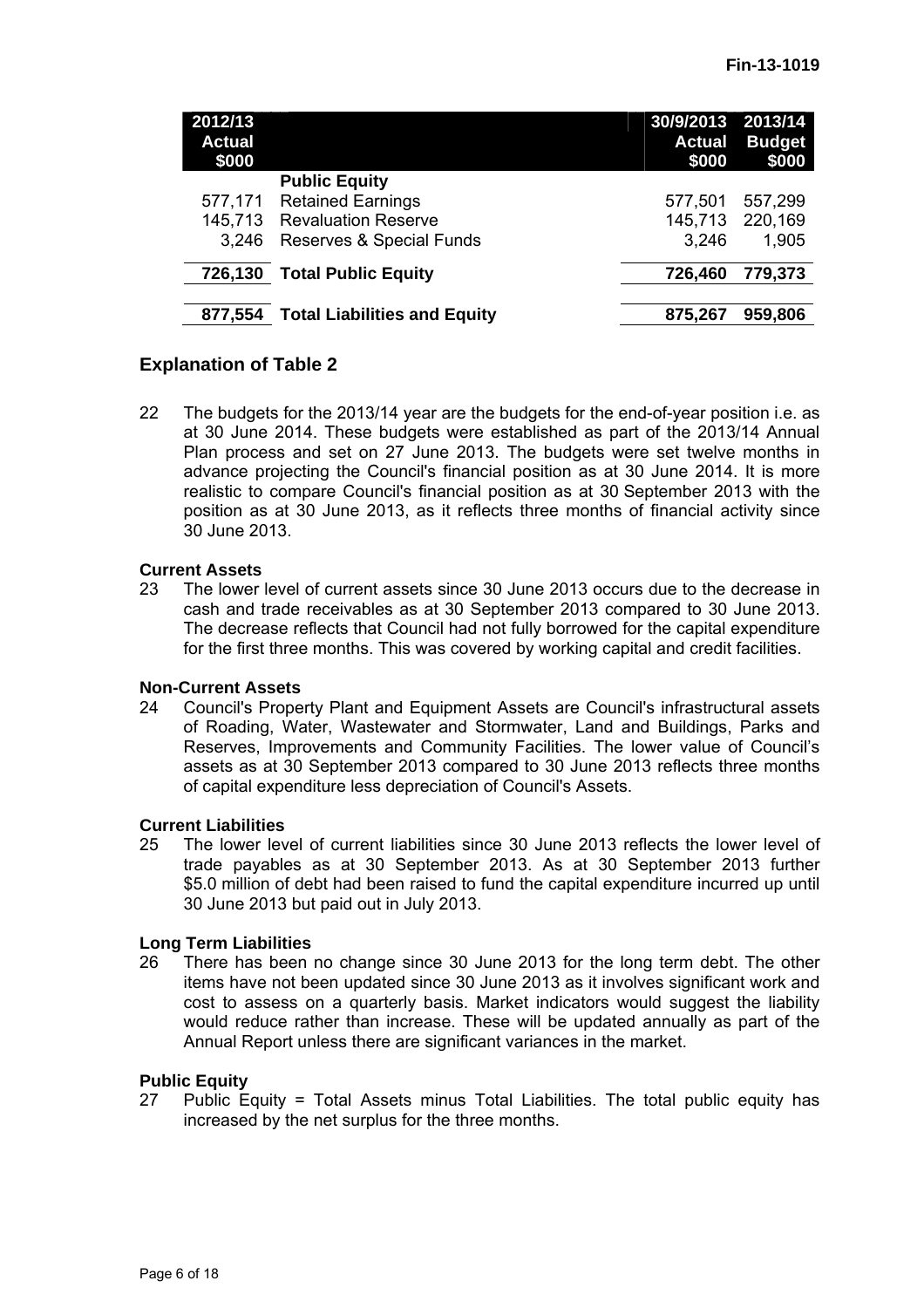## **Part C: Statement of Rates Position**

- 28 The Rates Surplus/(Deficit) is different to the operating surplus as follows.
	- Operating Surplus/(Deficit) covers all of Council's operating revenue and expenditure from all funding sources, including vested assets.
	- Rates Surplus/(Deficit) only covers Council's revenue and expenditure that is rates funded. Any Surplus/(Deficit) effects the rates required for the 2014/15 year.
- 29 The overall rates position to 30 September 2013 is shown in the following table.

#### **Table 3: Overall Rates Position**

|                                   | <b>Net Rate</b><br><b>Requirement</b><br><b>Actual to</b><br>30 September 2013<br>\$000 | <b>Net Rate</b><br><b>Requirement</b><br>2013/14 Annual<br><b>Budget</b><br>\$000 | <b>Actual/Annual</b><br><b>Budget</b><br>% |
|-----------------------------------|-----------------------------------------------------------------------------------------|-----------------------------------------------------------------------------------|--------------------------------------------|
| <b>Districtwide</b>               |                                                                                         |                                                                                   |                                            |
| Districtwide General <sup>1</sup> | 2,481                                                                                   | 10,400                                                                            | 24                                         |
| Community Facilities <sup>2</sup> | 2,471                                                                                   | 11,375                                                                            | 22                                         |
| Regulatory <sup>3</sup>           | 540                                                                                     | 5,627                                                                             | 10                                         |
| Roading <sup>4</sup>              | 1,702                                                                                   | 5,318                                                                             | 32                                         |
| <b>Total Districtwide</b>         | 7,194                                                                                   | 32,720                                                                            | 22                                         |
| <b>Community</b>                  |                                                                                         |                                                                                   |                                            |
| Paekākāriki                       | 137                                                                                     | 444                                                                               | 31                                         |
| Paraparaumu/Raumati               | 1,335                                                                                   | 6,430                                                                             | 21                                         |
| Waikanae                          | 550                                                                                     | 2,243                                                                             | 25                                         |
| <b>Joint Water</b>                | 1,253                                                                                   | 6,271                                                                             | 20                                         |
| Ōtaki                             | 686                                                                                     | 2,696                                                                             | 25                                         |
| TOTAL                             | 11,155                                                                                  | 50,804                                                                            | 22                                         |

<span id="page-6-0"></span><sup>&</sup>lt;sup>1</sup> Districtwide General Expenses: including emergency management, civil defence, public toilets and cemeteries. Supporting Social Wellbeing, Supporting Environmental Sustainability, District Strategic Development Projects, Districtwide Coastal Protection of the Council's Infrastructure and Districtwide Strategic Flood Protection.<br>
<sup>2</sup> Libraries, Parks and Reserves, Swimming Pools, Public Halls and Community Centres

<span id="page-6-2"></span><span id="page-6-1"></span><sup>&</sup>lt;sup>3</sup> Public contribution towards the following Regulatory Services which are not met by user charges: Resource Consents, Building Consents, Development Management, Environmental Health, Liquor Licensing, Hazardous Substances, Environmental Monitoring and Animal Control

<span id="page-6-3"></span><sup>&</sup>lt;sup>4</sup> All Roading Expenditure except for historic debt servicing costs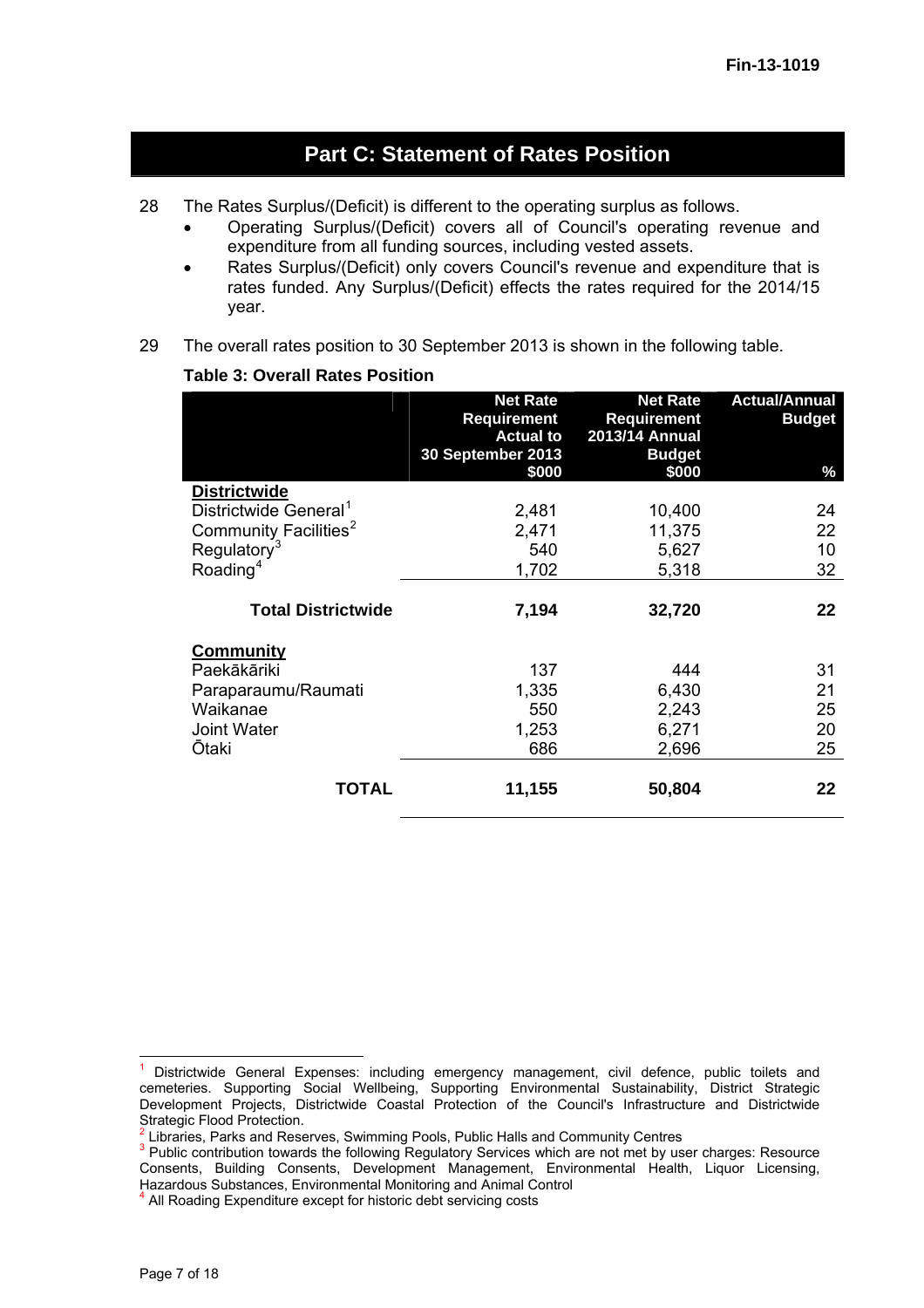#### **Explanation of Table 3**

30 The Council has levied total annual rates of \$50.804 million for the 2013/14 year and the analysis of the total rates allocated across Districtwide and local Community rates is included in the 2nd column titled 'Net Rate Requirement 2013/14 Annual Budget'.

The net rate requirement is as follows:

| Total operating     | Total other operating     | $=$ Net Rate |
|---------------------|---------------------------|--------------|
| expenditure (funded | revenue (associated with  | Requirement  |
| from Rates)         | Rates funded expenditure) |              |

- 31 As at the 30 September 2013 there would be a general expectation that the net rate requirement would be around 25% of the annual rate requirement if the capital expenditure programme had been spent evenly throughout the financial year.
- 32 Due to seasonal patterns of revenue and expenditure and other trends and exceptions the average rate requirement as at 30 September 2013 is 22% of the annual rate requirement.
- 33 As this report covers the first three-month results it is not proposed to forecast the end of year rates position until the end of the second quarter i.e. 31 December 2013.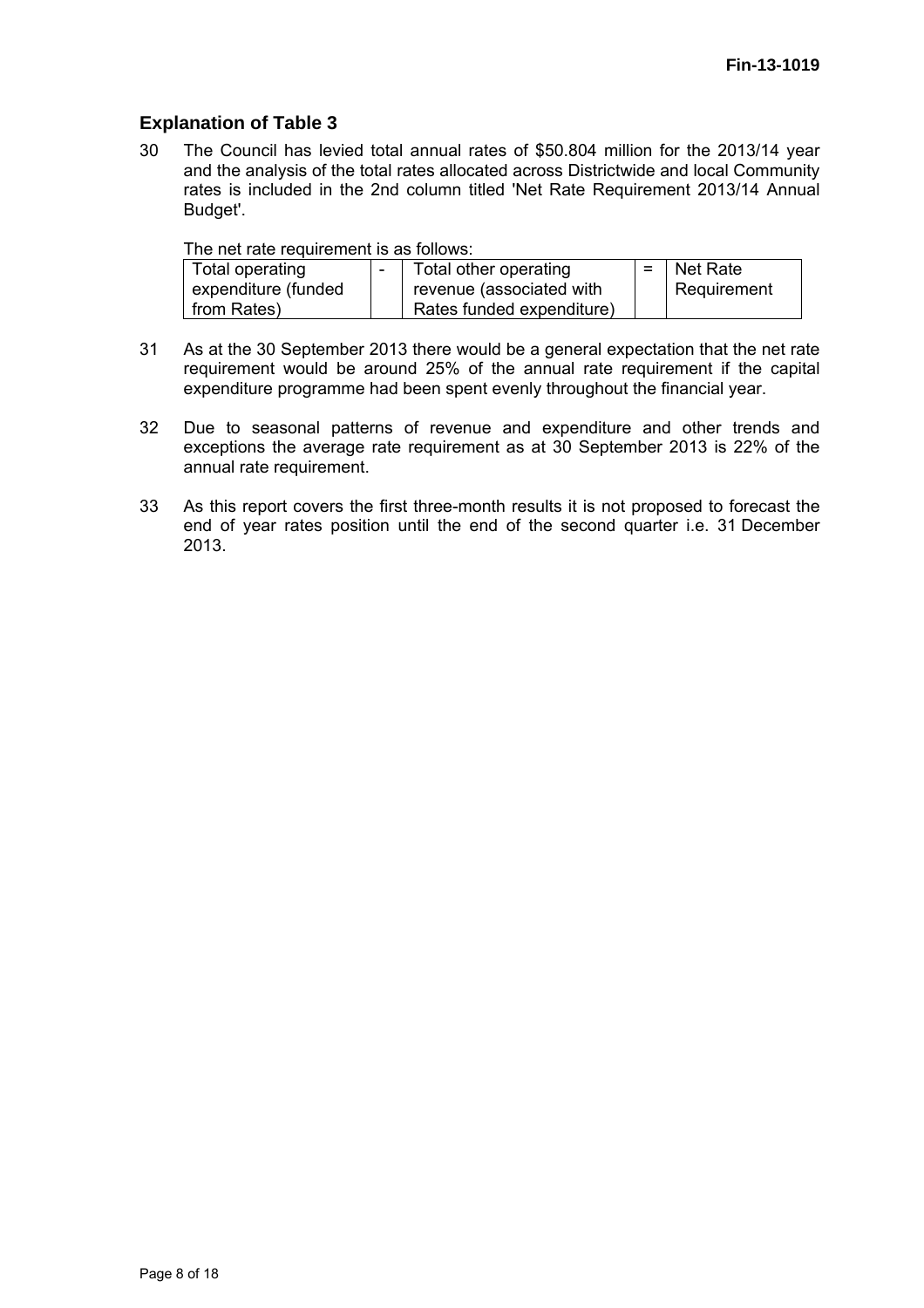### **Part D: Revenue/Operating Expenditure by Activity with Explanations on Variances and Trends.**

#### **Operating Revenue/Operating Expenditure**

34 The graphs below show actual other operating revenue and operating expenditure as at 30 September 2013 as a percentage of the Annual Budget for each Activity. Comments on general trends and exceptions are provided below.





#### **Explanations of key variances for operating revenue and expenditure for each activity**

Access and Transport

35 Operating revenue is lower than budget as at 30 September 2013 due to the lower level of expenditure incurred that was eligible for NZTA subsidy.

#### Coastal Management

36 The operating expenditure is lower due to the lower level of maintenance required to date. Planned maintenance is not undertaken until the final quarter to see what portion of the budget is required to fund storm event damage. A lower level of expenditure has been required for reactive maintenance to date.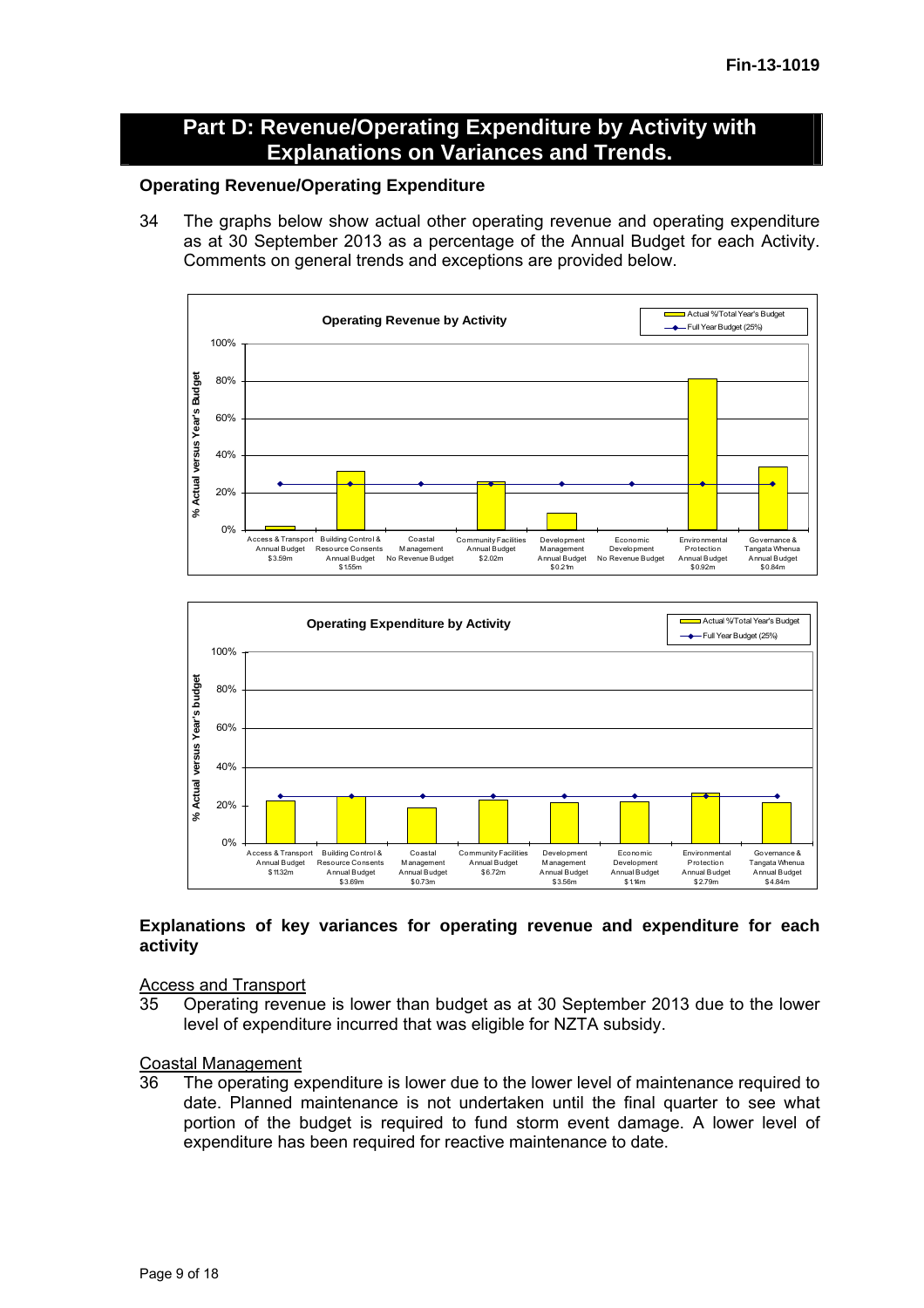#### Development Management

37 Both operating expenditure and revenue are lower due to the lower level of activity relating to private plan changes.

#### Environmental Protection

38 The higher level of operating revenue compared to the budgets mainly relates to the timing of the annual levying of regulatory fees and charges including Dog Registration and Health Licences.

#### Governance & Tangata Whenua

39 Revenue in this area is high because of rates penalties. This is revenue over and above the rate take as there is a 10% charge levied on late payments on the first instalment of 2013/14 rates levied in September. This revenue is used to fund the Contingency Fund.



#### **Explanations of key variances for operating revenue and expenditure for each activity**

#### Library, Arts and Museums

40 The operating revenue is higher for the first three months due to the recognition of the Creative Community Grant which is paid in half yearly instalments.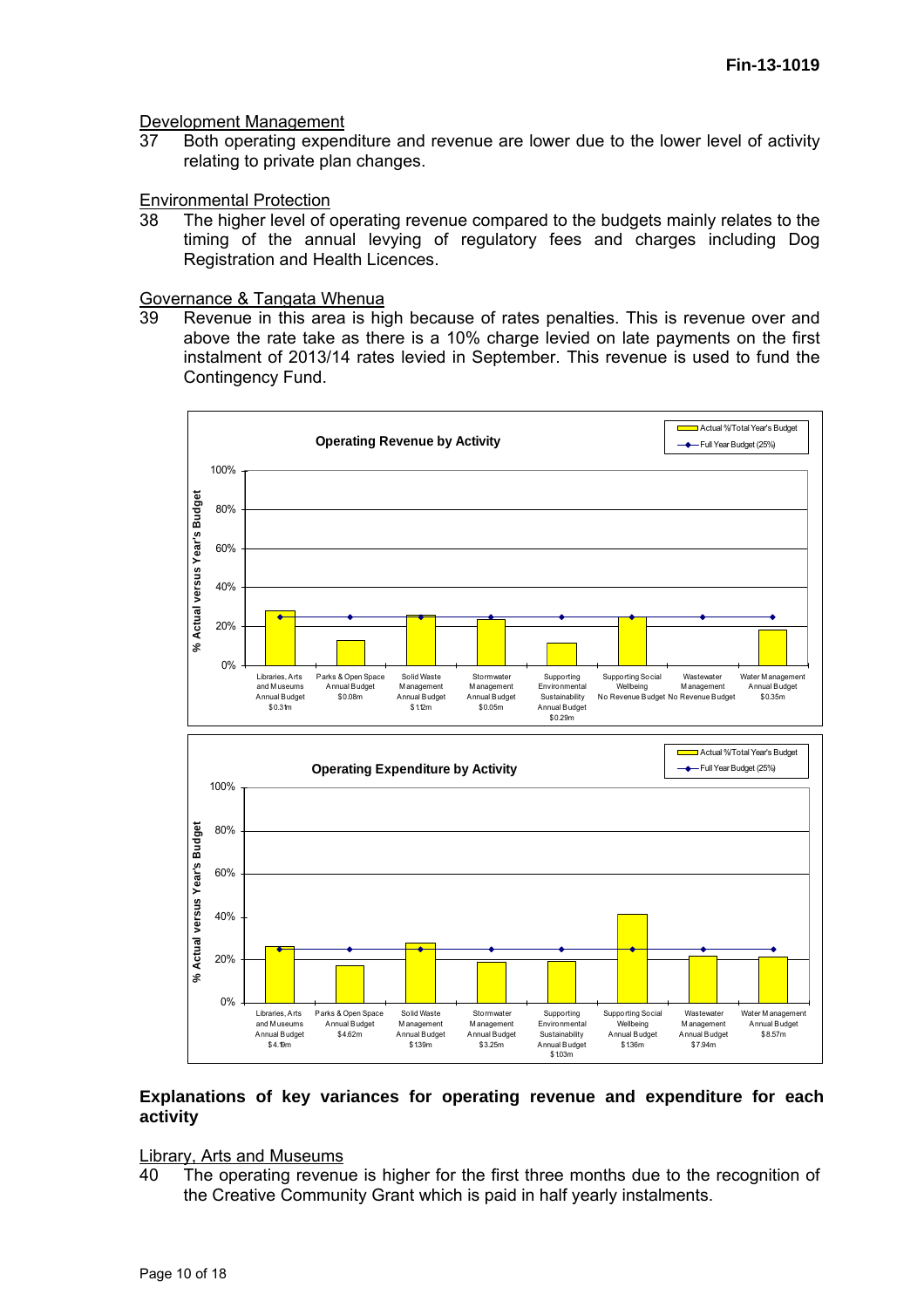#### Parks and Open Space

41 The operating revenue is lower for the first three months due to the seasonal nature of fees and charges for Parks and Open Spaces. The Parks fees and charges are projected to match the budget for the 2013/14 year. The operating expenditure is lower for the first three months due to lower maintenance costs and lower debt servicing costs compared to the budget.

#### Stormwater Management

42 The operating expenditure is lower due to the lower level of maintenance required to date. Planned maintenance is not undertaken until the final quarter to ensure that there is sufficient budget to fund storm event damage during the year.

#### Supporting Environmental Sustainability

43 Revenue and expenditure associated with the Sustainable Home and Garden show occurs in the second half of the year so revenue and expenditure levels will increase as the year progresses.

#### Supporting Social Wellbeing

44 Grants in this area are generally paid out at the start of the financial year causing the overspend. An example is funds paid to the Citizens Advice Bureau.

#### Water Management

45 The operating revenue was lower compared to the expected level of 25% due to the lower level of water consumption relating to extraordinary water charges during the first thee months of the financial year.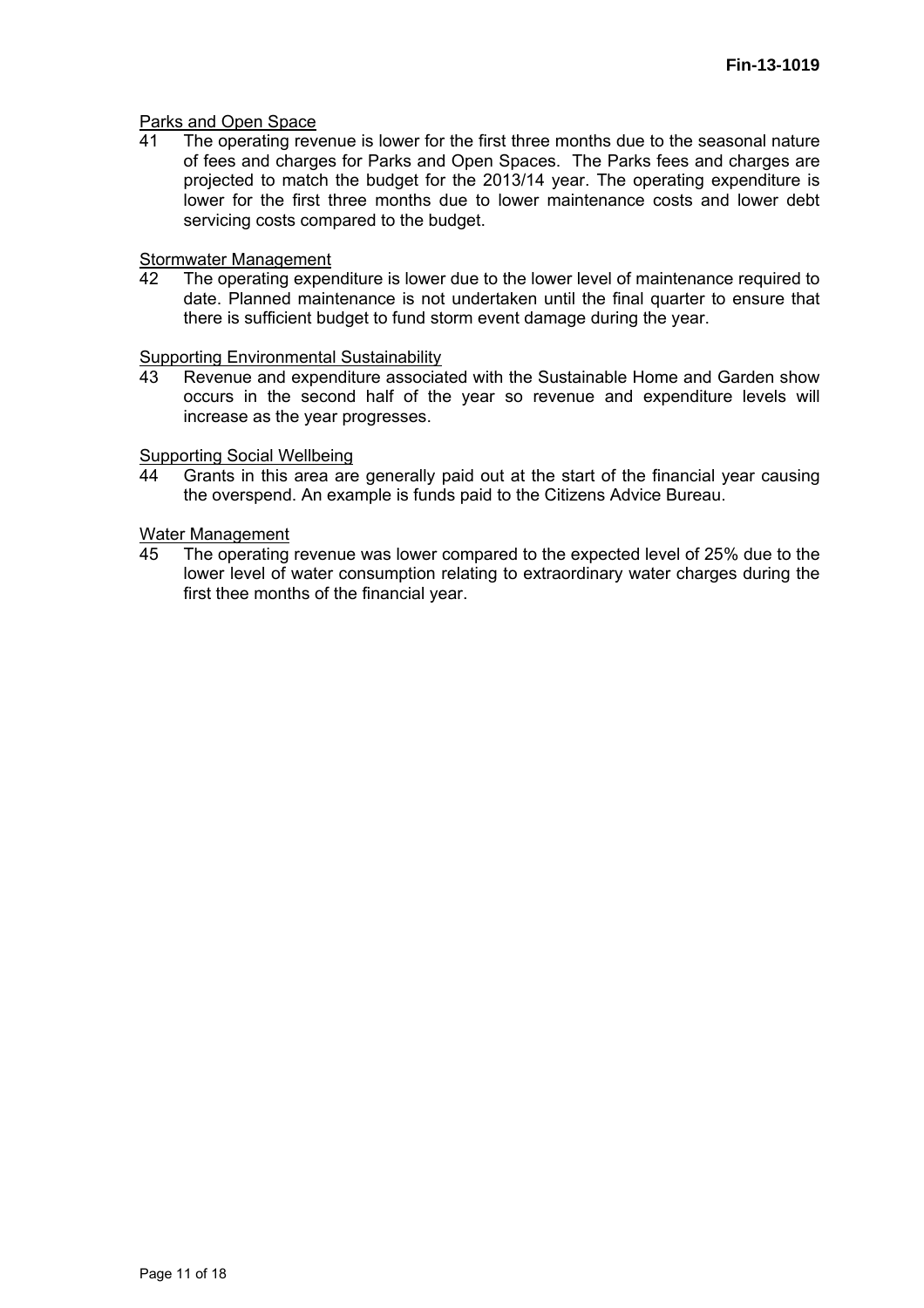# **PART E: EXPLANATION OF CAPITAL EXPENDITURE**

46 A summary of the capital expenditure, set out below, shows the actual expenditure to 30 September 2013 against annual budgets.





- 47 There is one activity which has no capital expenditure: Building and Resource Consents.
- 48 Net capital expenditure for the three months amounted to \$3.344 million compared to the capital expenditure budget for the year of \$39.581 million.
- 49 Although the capital expenditure for some of the other activities are low for the first three months, the level of capital expenditure is in line with expectations given that the tendering work and awarding of contracts occurs in the first three months with the physical works taking place in the last nine months.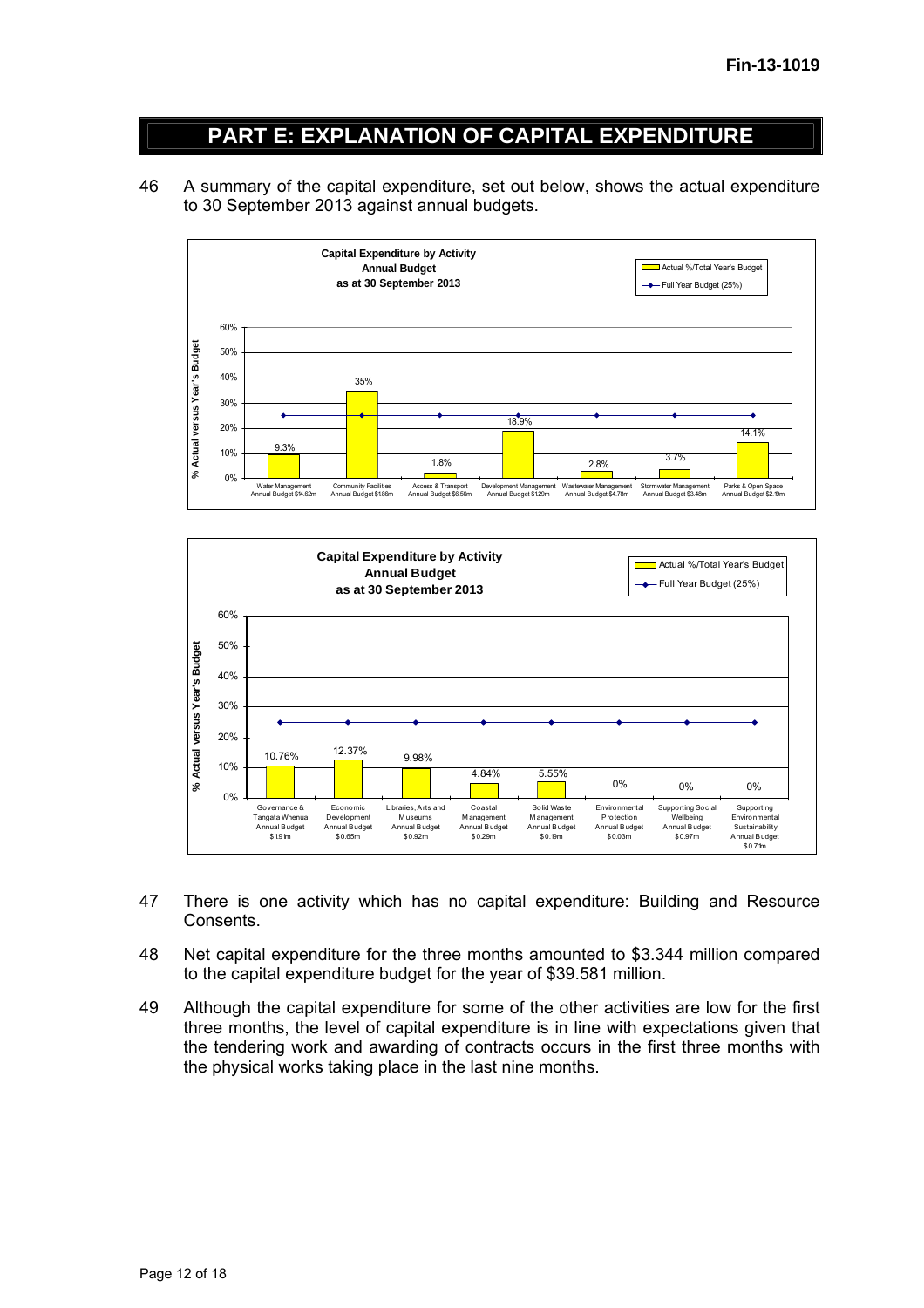50 The capital expenditure for the 2013/14 year has been reforecast to \$36.296 million. The underspend relates to the following projects:

| <b>Project</b>                                    | \$000  | Budget Forecast<br>\$000 | Variance<br>\$000 |
|---------------------------------------------------|--------|--------------------------|-------------------|
| 48409 - Waikanae Water Treatment Plant Renewals   | 4,292  | 3,096                    | 1,196             |
| 48471 - Waikanae Water Treatment Plant Upgrade    | 736    | 544                      | 192               |
| 484E1 - Waikanae/Paraparaumu/Raumati Water Supply | 5,130  | 4,290                    | 840               |
| 484E8 - Water Metering                            | 3,510  | 3,210                    | 300               |
| 48138 - Kakariki SH1 and Awanui                   | 807    | 50                       | 757               |
| <b>Total</b>                                      | 14,475 | 11,190                   | 3,285             |

- 51 The capital expenditure at 30 September 2013 of \$3.344 million represents 9.2% of the total reforecast capital expenditure for the 2013/14 year.
- 52 Set out below is a comparison of the capital expenditure programme between the 2012/13 year and 2013/14 year and the actual spend as at 30 September.

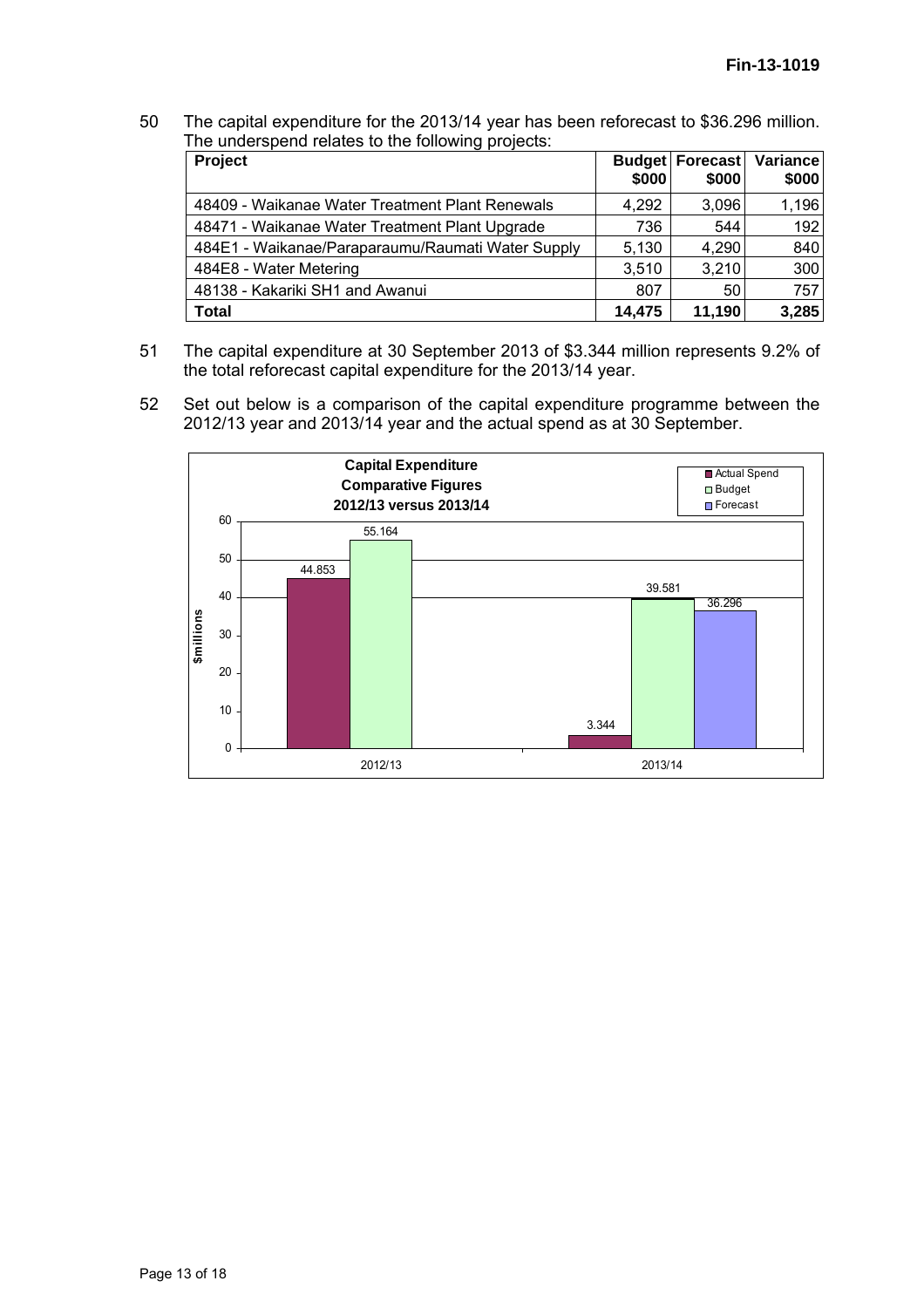## **Part F: Outstanding Rates Debt as at 30 September 2013**

# **Rates Outstanding**

- The rates outstanding as at 30 September 2013 covering both current rates and rate arrears is \$2.277 million which is lower than the total rates of \$2.578 million outstanding at the same time last financial year i.e. 30 September 2012.
- 54 The current rates outstanding reduced from \$1.264 million as at 30 September 2012 to \$1.246 million as at 30 September 2013.



55 As the Council collects current year rates on behalf of the Greater Wellington Regional Council the total rates outstanding includes both Council's rates. The analysis of the 2013/14 year rates outstanding as at 30 September 2013 is as follows:

|                                                                    | \$000 | \$000 |
|--------------------------------------------------------------------|-------|-------|
| Kāpiti Coast District Council rates                                | 845   |       |
| Kāpiti Coast District Council penalties                            | 221   |       |
| Total Kāpiti Coast District Council outstanding rates              |       | 1,066 |
| Greater Wellington Regional Council rates                          | 147   |       |
| <b>Greater Wellington Regional Council penalties</b>               | 33    |       |
| <b>Total Greater Wellington Regional Council outstanding rates</b> |       | 180   |
| Total 2013/14 rates outstanding as at 30 September 2013            |       | 1.246 |

56 The rates collection process involves regular follow up with outstanding debtors and updates to payment arrangements to ensure debts are cleared over a reasonable time period.

#### **Analysis of Rate Arrears**

57 The rate arrears as at 30 June 2013 of \$1.901 million has been reduced to \$1.031 million as at 30 September 2013 and the number of rate debtors with outstanding rate arrears as at 30 June 2013 has reduced from 1,740 ratepayers to 709 ratepayers as at 30 September 2013.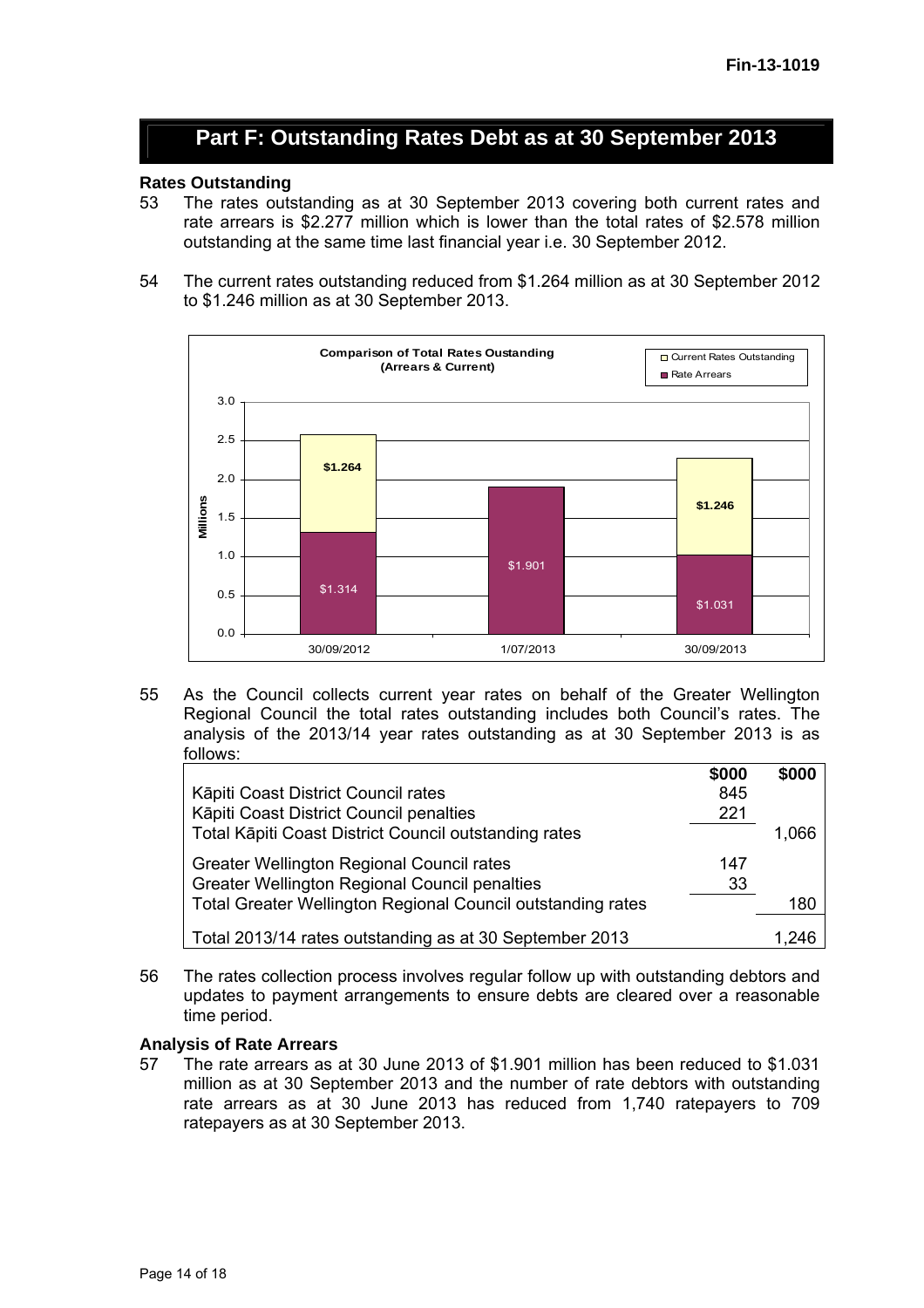58 In the graph below the blue column shows the number of "rates debtors" grouped by their level of rates debt as at 30 June 2013. The maroon column shows the number of those rates debtors with rate arrears as at 30 September 2013 for each range of rates debt. It shows a substantial decrease in the number of rates debtors with rate debt after the first three months.



59 The graph below shows a comparison of the rate arrears outstanding at the end of June each year over the past five years and the rate arrears outstanding as at 30 June 2013 which are still outstanding as at 30 September 2013.

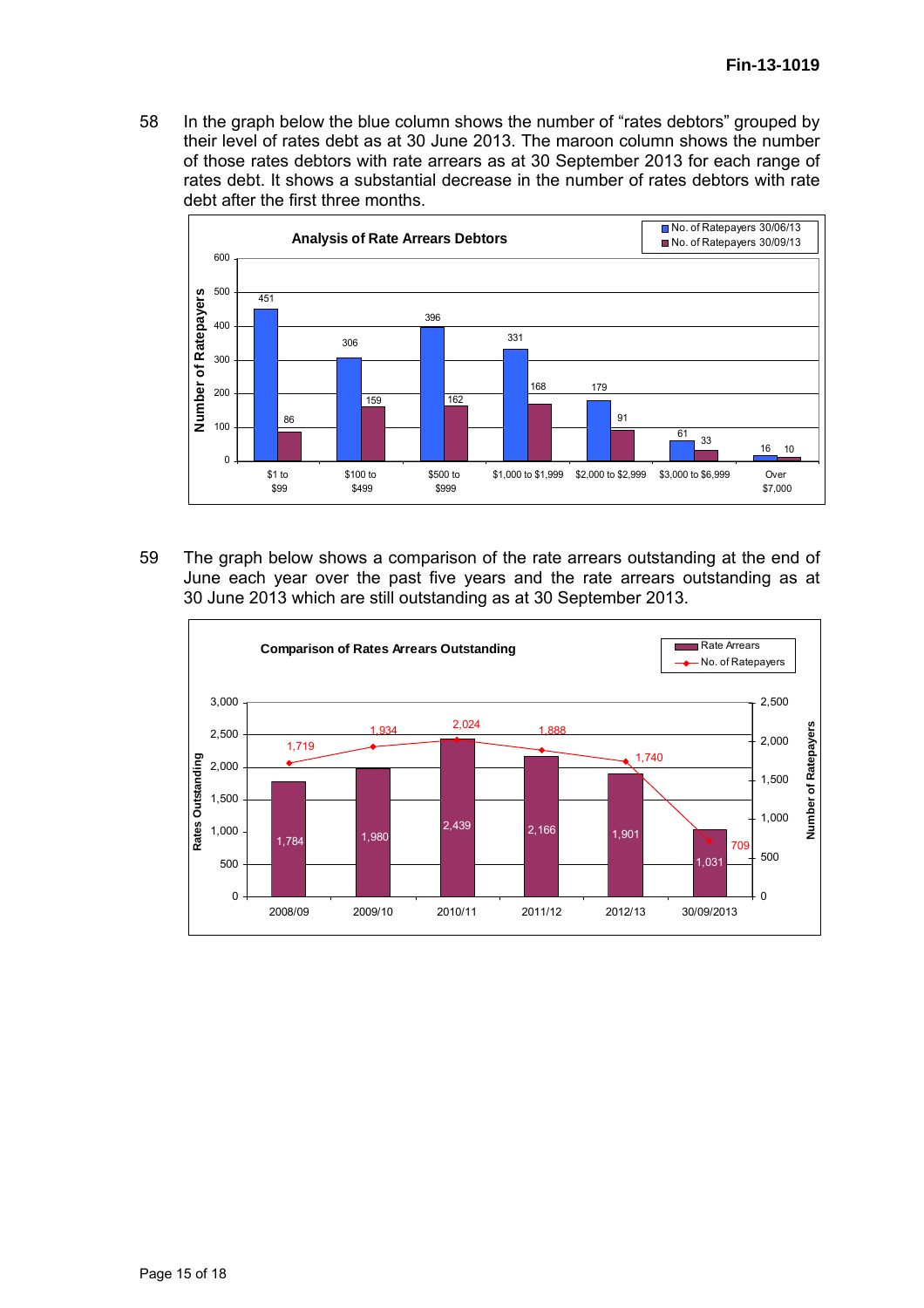## **Part G: Performance against Treasury Management Policy Limits**

- 60 Council is well within its debt/equity policy limits as at 30 September 2013, as set in its Treasury Management Policy. Net Debt as at 30 September 2013 equals \$125 million. Public Equity as at 30 September 2013 equals \$726 million.
- 61 The Treasury Management Policy sets the maximum limit for net debt to equity of 20%. The current position is a net debt to equity ratio of 17.22% which is within the 20% limit.



62 The Treasury Management Policy sets a limit of 25% for the ratio of Debt Interest to Total Operating Revenue. The current ratio as at 30 September 2013 is 11.5% which is well within the limit.

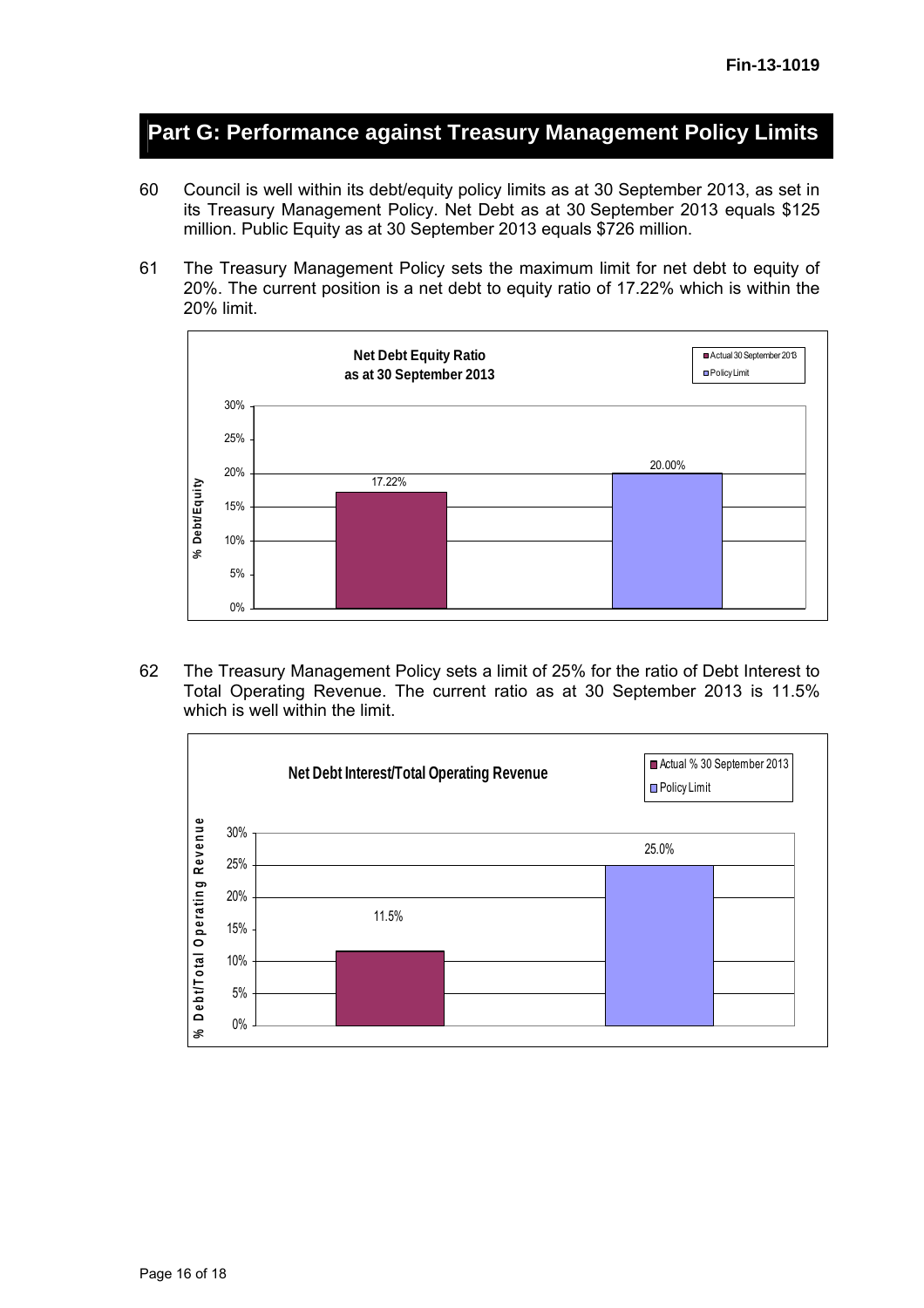63 The Liquidity Ratio measures Council's ratio of its available financial facilities compared to its current debt levels. At this stage Council has 123% coverage of its current debt requirements mainly through the bank facilities which it currently has in place which is above the minimum level of liquidity which is 110%.



64 The net debt to operating income (excluding vested assets and development contributions) measures the ability of an organisation to repay its debt from operating income. The Treasury Management Policy sets a limit of 250% for the ratio of Net Debt to Operating Income. The current budgeted ratio for the 2013/14 year is 202.2% which is within the limit.



#### **Other Considerations**

65 There are no further financial, legal, publicity, consultation or other considerations.